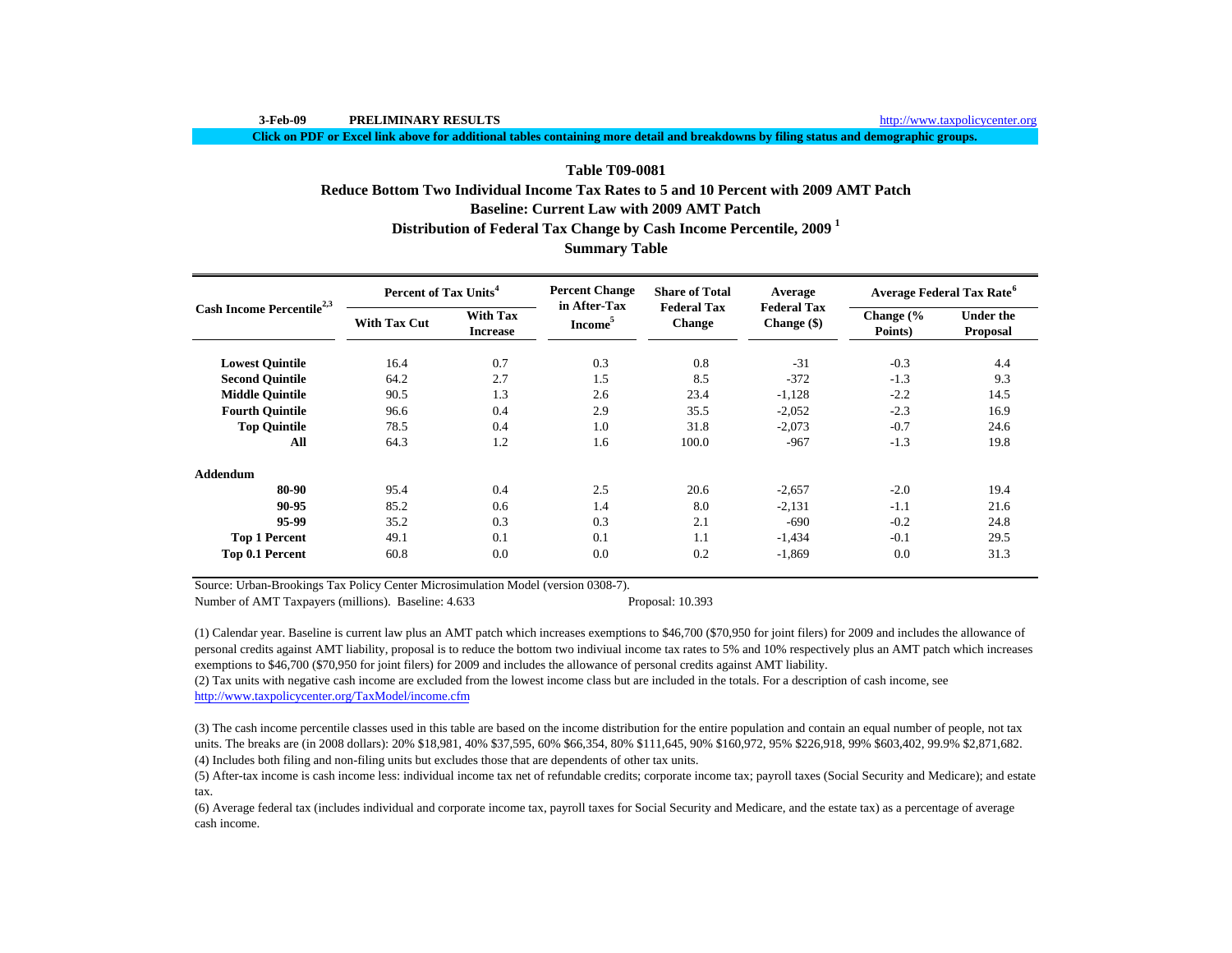### http://www.taxpolicycenter.org

## **Distribution of Federal Tax Change by Cash Income Percentile, 2009 <sup>1</sup> Detail Table Table T09-0081Reduce Bottom Two Individual Income Tax Rates to 5 and 10 Percent with 2009 AMT Patch Baseline: Current Law with 2009 AMT Patch**

| Cash Income Percentile <sup>2,3</sup> | Percent of Tax Units <sup>4</sup> |                             | <b>Percent Change</b>               | <b>Share of Total</b>               | <b>Average Federal Tax Change</b> |         | <b>Share of Federal Taxes</b> |                              | <b>Average Federal Tax Rate<sup>6</sup></b> |                              |
|---------------------------------------|-----------------------------------|-----------------------------|-------------------------------------|-------------------------------------|-----------------------------------|---------|-------------------------------|------------------------------|---------------------------------------------|------------------------------|
|                                       | <b>With Tax Cut</b>               | With Tax<br><b>Increase</b> | in After-Tax<br>Income <sup>3</sup> | <b>Federal Tax</b><br><b>Change</b> | <b>Dollars</b>                    | Percent | Change (%<br>Points)          | <b>Under the</b><br>Proposal | Change (%<br>Points)                        | <b>Under the</b><br>Proposal |
| <b>Lowest Quintile</b>                | 16.4                              | 0.7                         | 0.3                                 | 0.8                                 | $-31$                             | $-6.1$  | 0.0                           | 0.8                          | $-0.3$                                      | 4.4                          |
| <b>Second Quintile</b>                | 64.2                              | 2.7                         | 1.5                                 | 8.5                                 | $-372$                            | $-12.5$ | $-0.3$                        | 3.8                          | $-1.3$                                      | 9.3                          |
| <b>Middle Quintile</b>                | 90.5                              | 1.3                         | 2.6                                 | 23.4                                | $-1,128$                          | $-13.0$ | $-0.8$                        | 10.1                         | $-2.2$                                      | 14.5                         |
| <b>Fourth Quintile</b>                | 96.6                              | 0.4                         | 2.9                                 | 35.5                                | $-2,052$                          | $-12.1$ | $-1.2$                        | 16.7                         | $-2.3$                                      | 16.9                         |
| <b>Top Quintile</b>                   | 78.5                              | 0.4                         | 1.0                                 | 31.8                                | $-2,073$                          | $-2.9$  | 2.2                           | 68.4                         | $-0.7$                                      | 24.6                         |
| All                                   | 64.3                              | 1.2                         | 1.6                                 | 100.0                               | $-967$                            | $-6.1$  | 0.0                           | 100.0                        | $-1.3$                                      | 19.8                         |
| Addendum                              |                                   |                             |                                     |                                     |                                   |         |                               |                              |                                             |                              |
| 80-90                                 | 95.4                              | 0.4                         | 2.5                                 | 20.6                                | $-2,657$                          | $-9.2$  | $-0.5$                        | 13.2                         | $-2.0$                                      | 19.4                         |
| 90-95                                 | 85.2                              | 0.6                         | 1.4                                 | 8.0                                 | $-2,131$                          | $-4.9$  | 0.1                           | 10.1                         | $-1.1$                                      | 21.6                         |
| 95-99                                 | 35.2                              | 0.3                         | 0.3                                 | 2.1                                 | $-690$                            | $-0.8$  | 0.9                           | 16.9                         | $-0.2$                                      | 24.8                         |
| <b>Top 1 Percent</b>                  | 49.1                              | 0.1                         | 0.1                                 | 1.1                                 | $-1,434$                          | $-0.3$  | 1.7                           | 28.2                         | $-0.1$                                      | 29.5                         |
| Top 0.1 Percent                       | 60.8                              | 0.0                         | 0.0                                 | 0.2                                 | $-1,869$                          | $-0.1$  | 0.9                           | 14.3                         | 0.0                                         | 31.3                         |

### **by Cash Income Percentile, 2009 <sup>1</sup> Baseline Distribution of Income and Federal Taxes**

| Cash Income Percentile <sup>2,3</sup> |                       | Tax Units <sup>4</sup> |                     | Average<br><b>Federal Tax</b> | <b>Average After-</b>                | Average<br><b>Federal Tax</b> | <b>Share of Pre-</b><br><b>Tax Income</b> | <b>Share of Post-</b><br><b>Tax Income</b> | Share of<br><b>Federal Taxes</b> |
|---------------------------------------|-----------------------|------------------------|---------------------|-------------------------------|--------------------------------------|-------------------------------|-------------------------------------------|--------------------------------------------|----------------------------------|
|                                       | Number<br>(thousands) | Percent of<br>Total    | Income<br>(Dollars) | <b>Burden</b><br>(Dollars)    | Tax Income <sup>5</sup><br>(Dollars) | Rate <sup>6</sup>             | Percent of<br>Total                       | Percent of<br><b>Total</b>                 | Percent of<br><b>Total</b>       |
| <b>Lowest Quintile</b>                | 39.102                | 26.0                   | 10,744              | 501                           | 10,243                               | 4.7                           | 3.7                                       | 4.5                                        | 0.8                              |
| <b>Second Quintile</b>                | 32,942                | 21.9                   | 28,057              | 2,980                         | 25,077                               | 10.6                          | 8.2                                       | 9.3                                        | 4.1                              |
| <b>Middle Quintile</b>                | 30,075                | 20.0                   | 51,924              | 8,665                         | 43,259                               | 16.7                          | 13.8                                      | 14.6                                       | 11.0                             |
| <b>Fourth Quintile</b>                | 25,152                | 16.7                   | 87.992              | 16,914                        | 71.079                               | 19.2                          | 19.6                                      | 20.0                                       | 17.9                             |
| <b>Top Quintile</b>                   | 22,287                | 14.8                   | 279.244             | 70,636                        | 208,608                              | 25.3                          | 55.0                                      | 52.1                                       | 66.1                             |
| All                                   | 150,241               | 100.0                  | 75,289              | 15,848                        | 59,441                               | 21.1                          | 100.0                                     | 100.0                                      | 100.0                            |
| Addendum                              |                       |                        |                     |                               |                                      |                               |                                           |                                            |                                  |
| 80-90                                 | 11.264                | 7.5                    | 135.143             | 28,900                        | 106,243                              | 21.4                          | 13.5                                      | 13.4                                       | 13.7                             |
| 90-95                                 | 5,439                 | 3.6                    | 192,266             | 43,680                        | 148,586                              | 22.7                          | 9.3                                       | 9.1                                        | 10.0                             |
| 95-99                                 | 4,454                 | 3.0                    | 340,985             | 85,389                        | 255,597                              | 25.0                          | 13.4                                      | 12.8                                       | 16.0                             |
| <b>Top 1 Percent</b>                  | 1,131                 | 0.8                    | 1,889,937           | 557,967                       | 1,331,970                            | 29.5                          | 18.9                                      | 16.9                                       | 26.5                             |
| Top 0.1 Percent                       | 114                   | 0.1                    | 8,929,410           | 2,798,292                     | 6,131,118                            | 31.3                          | 9.0                                       | 7.8                                        | 13.4                             |

Source: Urban-Brookings Tax Policy Center Microsimulation Model (version 0308-7).

Number of AMT Taxpayers (millions). Baseline: 4.633 Proposal: 10.393

(2) Tax units with negative cash income are excluded from the lowest income class but are included in the totals. For a description of cash income, see http://www.taxpolicycenter.org/TaxModel/income.cfm (1) Calendar year. Baseline is current law plus an AMT patch which increases exemptions to \$46,700 (\$70,950 for joint filers) for 2009 and includes the allowance of personal credits against AMT liability, proposal is to re bottom two indiviual income tax rates to 5% and 10% respectively plus an AMT patch which increases exemptions to \$46,700 (\$70,950 for joint filers) for 2009 and includes the allowance of personal credits against AMT liabil

(3) The cash income percentile classes used in this table are based on the income distribution for the entire population and contain an equal number of people, not tax units. The breaks are (in 2008 dollars): 20% \$18,981, \$37,595, 60% \$66,354, 80% \$111,645, 90% \$160,972, 95% \$226,918, 99% \$603,402, 99.9% \$2,871,682.

(4) Includes both filing and non-filing units but excludes those that are dependents of other tax units.

(5) After-tax income is cash income less: individual income tax net of refundable credits; corporate income tax; payroll taxes (Social Security and Medicare); and estate tax.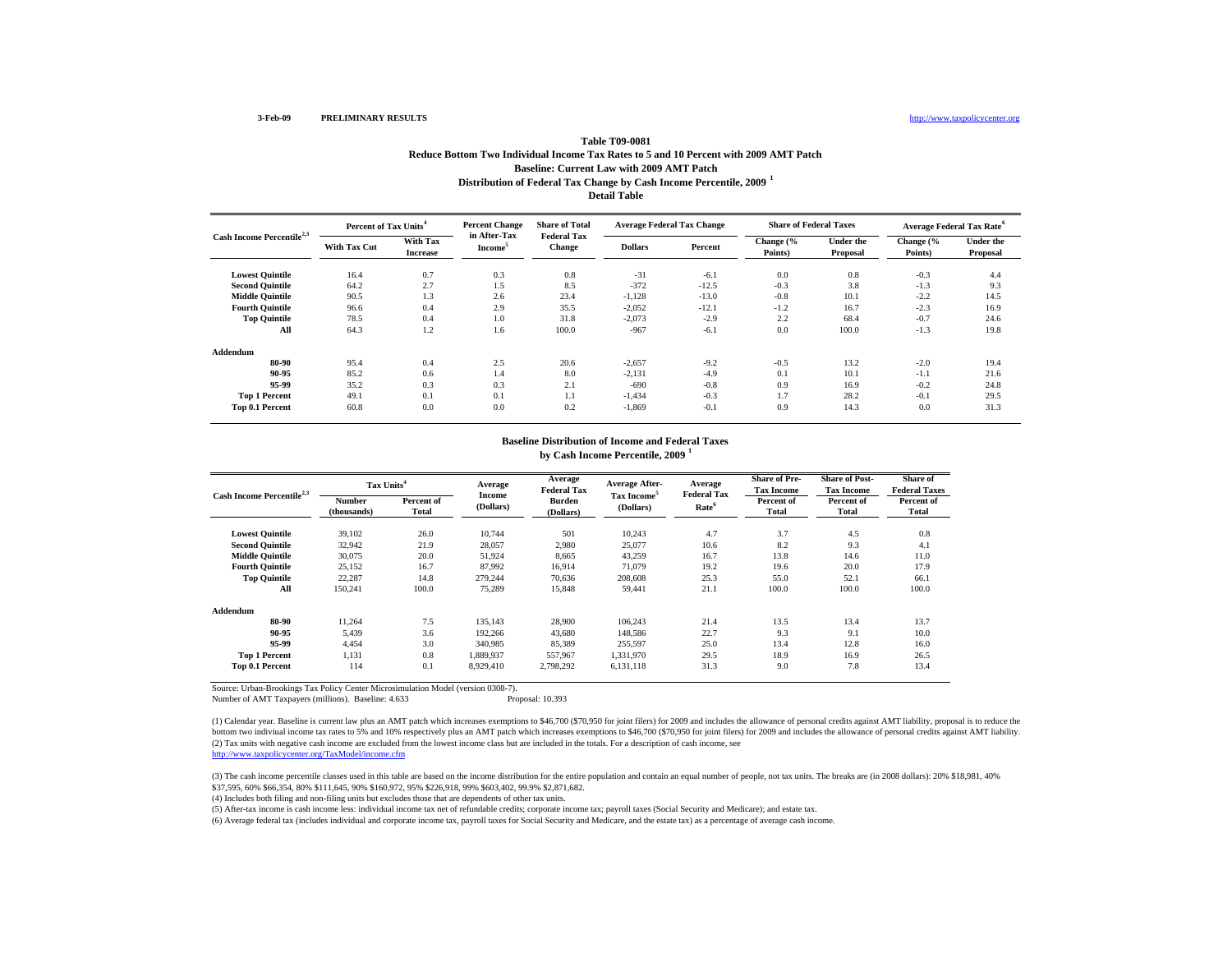### http://www.taxpolicycenter.org

### **Distribution of Federal Tax Change by Cash Income Percentile Adjusted for Family Size, 2009 <sup>1</sup> Detail Table Table T09-0081Reduce Bottom Two Individual Income Tax Rates to 5 and 10 Percent with 2009 AMT Patch Baseline: Current Law with 2009 AMT Patch**

| Cash Income Percentile <sup>2,3</sup> | Percent of Tax Units <sup>4</sup> |                             | <b>Percent Change</b>               | <b>Share of Total</b>               | <b>Average Federal Tax Change</b> |         | <b>Share of Federal Taxes</b> |                              | <b>Average Federal Tax Rate<sup>6</sup></b> |                              |
|---------------------------------------|-----------------------------------|-----------------------------|-------------------------------------|-------------------------------------|-----------------------------------|---------|-------------------------------|------------------------------|---------------------------------------------|------------------------------|
|                                       | <b>With Tax Cut</b>               | With Tax<br><b>Increase</b> | in After-Tax<br>Income <sup>3</sup> | <b>Federal Tax</b><br><b>Change</b> | <b>Dollars</b>                    | Percent | Change (%<br>Points)          | <b>Under the</b><br>Proposal | Change (%<br>Points)                        | <b>Under the</b><br>Proposal |
| <b>Lowest Quintile</b>                | 7.0                               | 0.2                         | 0.1                                 | 0.1                                 | $-5$                              | $-4.2$  | 0.0                           | 0.2                          | $-0.1$                                      | 1.1                          |
| <b>Second Quintile</b>                | 57.8                              | 3.6                         | 1.0                                 | 4.7                                 | $-221$                            | $-10.3$ | $-0.1$                        | 2.7                          | $-0.9$                                      | 7.7                          |
| <b>Middle Quintile</b>                | 86.8                              | 1.3                         | 2.4                                 | 18.6                                | $-928$                            | $-13.0$ | $-0.6$                        | 8.1                          | $-2.0$                                      | 13.5                         |
| <b>Fourth Quintile</b>                | 96.8                              | 0.4                         | 3.1                                 | 37.8                                | $-1,926$                          | $-13.4$ | $-1.3$                        | 15.9                         | $-2.5$                                      | 16.2                         |
| <b>Top Quintile</b>                   | 82.6                              | 0.3                         | 1.1                                 | 38.8                                | $-1.976$                          | $-3.3$  | 2.1                           | 73.1                         | $-0.8$                                      | 24.4                         |
| All                                   | 64.3                              | 1.2                         | 1.6                                 | 100.0                               | $-967$                            | $-6.1$  | 0.0                           | 100.0                        | $-1.3$                                      | 19.8                         |
| Addendum                              |                                   |                             |                                     |                                     |                                   |         |                               |                              |                                             |                              |
| 80-90                                 | 95.5                              | 0.3                         | 2.6                                 | 23.2                                | $-2,352$                          | $-9.4$  | $-0.5$                        | 14.5                         | $-2.0$                                      | 19.6                         |
| 90-95                                 | 86.9                              | 0.4                         | 1.7                                 | 10.3                                | $-2,076$                          | $-5.6$  | 0.1                           | 11.4                         | $-1.3$                                      | 21.6                         |
| 95-99                                 | 53.0                              | 0.4                         | 0.5                                 | 4.1                                 | $-1.061$                          | $-1.5$  | 0.8                           | 17.9                         | $-0.4$                                      | 24.4                         |
| <b>Top 1 Percent</b>                  | 46.0                              | 0.1                         | 0.1                                 | 1.2                                 | $-1,263$                          | $-0.3$  | 1.7                           | 29.3                         | $-0.1$                                      | 29.3                         |
| Top 0.1 Percent                       | 58.3                              | 0.0                         | 0.0                                 | 0.2                                 | $-1,697$                          | $-0.1$  | 0.9                           | 14.8                         | 0.0                                         | 31.3                         |

#### **Baseline Distribution of Income and Federal Taxes**

**by Cash Income Percentile Adjusted for Family Size, 2009 <sup>1</sup>**

| Cash Income Percentile <sup>2,3</sup> | Tax Units <sup>4</sup> |                     | Average             | Average<br><b>Federal Tax</b> | <b>Average After-</b>                | Average<br><b>Federal Tax</b> | <b>Share of Pre-</b><br><b>Tax Income</b> | <b>Share of Post-</b><br><b>Tax Income</b> | <b>Share of</b><br><b>Federal Taxes</b> |
|---------------------------------------|------------------------|---------------------|---------------------|-------------------------------|--------------------------------------|-------------------------------|-------------------------------------------|--------------------------------------------|-----------------------------------------|
|                                       | Number<br>(thousands)  | Percent of<br>Total | Income<br>(Dollars) | <b>Burden</b><br>(Dollars)    | Tax Income <sup>5</sup><br>(Dollars) | Rate <sup>6</sup>             | Percent of<br>Total                       | Percent of<br><b>Total</b>                 | Percent of<br>Total                     |
| <b>Lowest Quintile</b>                | 32,429                 | 21.6                | 10,059              | 112                           | 9,946                                | 1.1                           | 2.9                                       | 3.6                                        | 0.2                                     |
| <b>Second Ouintile</b>                | 30.972                 | 20.6                | 25,261              | 2,156                         | 23,105                               | 8.5                           | 6.9                                       | 8.0                                        | 2.8                                     |
| <b>Middle Ouintile</b>                | 29,186                 | 19.4                | 46,073              | 7,144                         | 38,929                               | 15.5                          | 11.9                                      | 12.7                                       | 8.8                                     |
| <b>Fourth Ouintile</b>                | 28.494                 | 19.0                | 76,773              | 14,373                        | 62,399                               | 18.7                          | 19.3                                      | 19.9                                       | 17.2                                    |
| <b>Top Quintile</b>                   | 28,475                 | 19.0                | 235,357             | 59,335                        | 176,022                              | 25.2                          | 59.3                                      | 56.1                                       | 71.0                                    |
| All                                   | 150,241                | 100.0               | 75,289              | 15,848                        | 59,441                               | 21.1                          | 100.0                                     | 100.0                                      | 100.0                                   |
| Addendum                              |                        |                     |                     |                               |                                      |                               |                                           |                                            |                                         |
| 80-90                                 | 14.316                 | 9.5                 | 115.555             | 24,976                        | 90,578                               | 21.6                          | 14.6                                      | 14.5                                       | 15.0                                    |
| 90-95                                 | 7,191                  | 4.8                 | 163,422             | 37,405                        | 126,017                              | 22.9                          | 10.4                                      | 10.2                                       | 11.3                                    |
| 95-99                                 | 5,606                  | 3.7                 | 292,160             | 72,412                        | 219,748                              | 24.8                          | 14.5                                      | 13.8                                       | 17.1                                    |
| <b>Top 1 Percent</b>                  | 1,362                  | 0.9                 | 1,640,591           | 482,430                       | 1,158,161                            | 29.4                          | 19.8                                      | 17.7                                       | 27.6                                    |
| Top 0.1 Percent                       | 135                    | 0.1                 | 7,862,950           | 2,460,625                     | 5,402,325                            | 31.3                          | 9.4                                       | 8.2                                        | 14.0                                    |

Source: Urban-Brookings Tax Policy Center Microsimulation Model (version 0308-7).

Number of AMT Taxpayers (millions). Baseline: 4.633 Proposal: 10.393

(2) Tax units with negative cash income are excluded from the lowest income class but are included in the totals. For a description of cash income, see (1) Calendar year. Baseline is current law plus an AMT patch which increases exemptions to \$46,700 (\$70,950 for joint filers) for 2009 and includes the allowance of personal credits against AMT liability, proposal is to re bottom two indiviual income tax rates to 5% and 10% respectively plus an AMT patch which increases exemptions to \$46,700 (\$70,950 for joint filers) for 2009 and includes the allowance of personal credits against AMT liabil

http://www.taxpolicycenter.org/TaxModel/income.cfm

(3) The cash income percentile classes used in this table are based on the income distribution for the entire population and contain an equal number of people, not tax units. The incomes used are adjusted for family size b by the square root of the number of people in the tax unit. The resulting percentile breaks are (in 2008 dollars): 20% \$12,921, 40% \$24,393, 60% \$41,924, 80% \$67,748, 90% \$96,780, 95% \$137,143, 99% \$359,711, 99.9% \$1,730,730.

(4) Includes both filing and non-filing units but excludes those that are dependents of other tax units.

(5) After-tax income is cash income less: individual income tax net of refundable credits; corporate income tax; payroll taxes (Social Security and Medicare); and estate tax.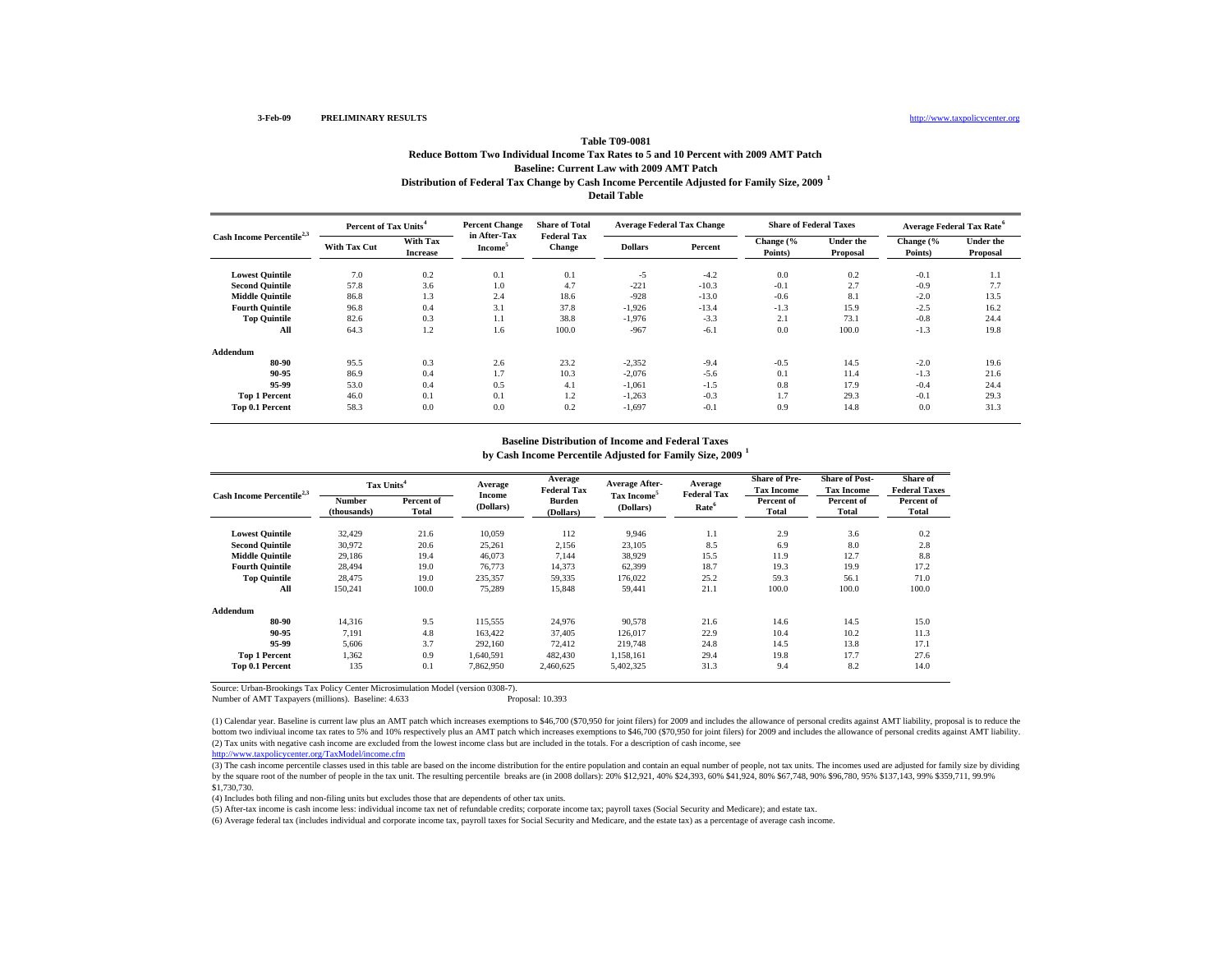# **Distribution of Federal Tax Change by Cash Income Percentile Adjusted for Family Size, 2009 1 Detail Table - Single Tax Units Table T09-0081Reduce Bottom Two Individual Income Tax Rates to 5 and 10 Percent with 2009 AMT Patch Baseline: Current Law with 2009 AMT Patch**

| Cash Income Percentile <sup>2,3</sup> | Percent of Tax Units <sup>4</sup> |                             | <b>Percent Change</b><br>in After-Tax | <b>Share of Total</b>               | <b>Average Federal Tax Change</b> |         | <b>Share of Federal Taxes</b> |                              | <b>Average Federal Tax Rate<sup>6</sup></b> |                              |
|---------------------------------------|-----------------------------------|-----------------------------|---------------------------------------|-------------------------------------|-----------------------------------|---------|-------------------------------|------------------------------|---------------------------------------------|------------------------------|
|                                       | <b>With Tax Cut</b>               | With Tax<br><b>Increase</b> | <b>Income</b>                         | <b>Federal Tax</b><br><b>Change</b> | <b>Dollars</b>                    | Percent | Change (%<br>Points)          | <b>Under the</b><br>Proposal | Change (%<br>Points)                        | <b>Under the</b><br>Proposal |
| <b>Lowest Quintile</b>                | 11.1                              | 0.3                         | 0.1                                   | 0.3                                 | $-8$                              | $-1.5$  | 0.1                           | 1.7                          | $-0.1$                                      | 6.6                          |
| <b>Second Quintile</b>                | 56.2                              | 2.3                         | 1.3                                   | 7.7                                 | $-213$                            | $-10.3$ | $-0.2$                        | 5.1                          | $-1.1$                                      | 9.7                          |
| <b>Middle Quintile</b>                | 88.0                              | 0.8                         | 2.9                                   | 24.5                                | $-803$                            | $-13.5$ | $-0.9$                        | 12.0                         | $-2.4$                                      | 15.3                         |
| <b>Fourth Quintile</b>                | 97.2                              | 0.2                         | 3.4                                   | 37.3                                | $-1,456$                          | $-12.8$ | $-1.3$                        | 19.4                         | $-2.7$                                      | 18.1                         |
| <b>Top Quintile</b>                   | 89.8                              | 0.2                         | 1.3                                   | 30.2                                | $-1.426$                          | $-3.6$  | 2.2                           | 61.7                         | $-0.9$                                      | 25.2                         |
| All                                   | 60.7                              | 0.8                         | 1.9                                   | 100.0                               | $-634$                            | $-7.1$  | 0.0                           | 100.0                        | $-1.5$                                      | 19.8                         |
| Addendum                              |                                   |                             |                                       |                                     |                                   |         |                               |                              |                                             |                              |
| 80-90                                 | 97.0                              | 0.2                         | 2.5                                   | 17.6                                | $-1,570$                          | $-8.2$  | $-0.2$                        | 15.1                         | $-1.9$                                      | 21.5                         |
| 90-95                                 | 94.2                              | 0.2                         | 1.7                                   | 8.0                                 | $-1,507$                          | $-5.4$  | 0.2                           | 10.8                         | $-1.3$                                      | 22.9                         |
| 95-99                                 | 73.2                              | 0.3                         | 0.7                                   | 4.1                                 | $-1,069$                          | $-2.1$  | 0.7                           | 14.4                         | $-0.5$                                      | 24.3                         |
| <b>Top 1 Percent</b>                  | 40.8                              | 0.0                         | 0.1                                   | 0.5                                 | $-617$                            | $-0.2$  | 1.5                           | 21.4                         | $-0.1$                                      | 31.5                         |
| Top 0.1 Percent                       | 52.5                              | 0.0                         | 0.0                                   | 0.1                                 | $-868$                            | $-0.1$  | 0.8                           | 10.6                         | 0.0                                         | 34.7                         |

### **Baseline Distribution of Income and Federal Taxes**

**by Cash Income Percentile Adjusted for Family Size, 2009 <sup>1</sup>**

| Cash Income Percentile <sup>2,3</sup> |                       | Tax Units <sup>4</sup> |                     | Average<br><b>Federal Tax</b> | <b>Average After-</b>                | Average<br><b>Federal Tax</b> | <b>Share of Pre-</b><br><b>Tax Income</b> | <b>Share of Post-</b><br><b>Tax Income</b> | Share of<br><b>Federal Taxes</b> |
|---------------------------------------|-----------------------|------------------------|---------------------|-------------------------------|--------------------------------------|-------------------------------|-------------------------------------------|--------------------------------------------|----------------------------------|
|                                       | Number<br>(thousands) | Percent of<br>Total    | Income<br>(Dollars) | <b>Burden</b><br>(Dollars)    | Tax Income <sup>5</sup><br>(Dollars) | Rate <sup>6</sup>             | Percent of<br>Total                       | Percent of<br>Total                        | Percent of<br>Total              |
| <b>Lowest Quintile</b>                | 17.979                | 27.7                   | 7,650               | 516                           | 7,135                                | 6.7                           | 5.0                                       | 6.0                                        | 1.6                              |
| <b>Second Quintile</b>                | 14.788                | 22.8                   | 19,082              | 2,070                         | 17,012                               | 10.9                          | 10.3                                      | 11.7                                       | 5.3                              |
| <b>Middle Quintile</b>                | 12,570                | 19.4                   | 33,514              | 5.944                         | 27,570                               | 17.7                          | 15.4                                      | 16.1                                       | 12.9                             |
| <b>Fourth Ouintile</b>                | 10.552                | 16.2                   | 54,870              | 11,395                        | 43.476                               | 20.8                          | 21.2                                      | 21.3                                       | 20.7                             |
| <b>Top Quintile</b>                   | 8.719                 | 13.4                   | 151.432             | 39.653                        | 111,779                              | 26.2                          | 48.3                                      | 45.3                                       | 59.5                             |
| All                                   | 64,958                | 100.0                  | 42,053              | 8,948                         | 33,104                               | 21.3                          | 100.0                                     | 100.0                                      | 100.0                            |
| Addendum                              |                       |                        |                     |                               |                                      |                               |                                           |                                            |                                  |
| 80-90                                 | 4.605                 | 7.1                    | 82.197              | 19.259                        | 62.937                               | 23.4                          | 13.9                                      | 13.5                                       | 15.3                             |
| 90-95                                 | 2.193                 | 3.4                    | 116.199             | 28,151                        | 88,048                               | 24.2                          | 9.3                                       | 9.0                                        | 10.6                             |
| 95-99                                 | 1.584                 | 2.4                    | 201.882             | 50.146                        | 151.737                              | 24.8                          | 11.7                                      | 11.2                                       | 13.7                             |
| <b>Top 1 Percent</b>                  | 338                   | 0.5                    | 1,087,643           | 343,202                       | 744.441                              | 31.6                          | 13.5                                      | 11.7                                       | 19.9                             |
| Top 0.1 Percent                       | 30                    | 0.1                    | 5,550,592           | 1,927,461                     | 3,623,131                            | 34.7                          | 6.1                                       | 5.0                                        | 9.9                              |

Source: Urban-Brookings Tax Policy Center Microsimulation Model (version 0308-7).

(1) Calendar year. Baseline is current law plus an AMT patch which increases exemptions to \$46,700 (\$70,950 for joint filers) for 2009 and includes the allowance of personal credits against AMT liability, proposal is to re the bottom two indiviual income tax rates to 5% and 10% respectively plus an AMT patch which increases exemptions to \$46,700 (\$70,950 for joint filers) for 2009 and includes the allowance of personal credits against AMT liability.

(2) Tax units with negative cash income are excluded from the lowest income class but are included in the totals. For a description of cash income, see

http://www.taxpolicycenter.org/TaxModel/income.cfm

(3) The cash income percentile classes used in this table are based on the income distribution for the entire population and contain an equal number of people, not tax units. The incomes used are adjusted for family size b by the square root of the number of people in the tax unit. The resulting percentile breaks are (in 2008 dollars): 20% \$12,921, 40% \$24,393, 60% \$41,924, 80% \$67,748, 90% \$96,780, 95% \$137,143, 99% \$359,711, 99.9% \$1,730,730.

(4) Includes both filing and non-filing units but excludes those that are dependents of other tax units.

(5) After-tax income is cash income less: individual income tax net of refundable credits; corporate income tax; payroll taxes (Social Security and Medicare); and estate tax.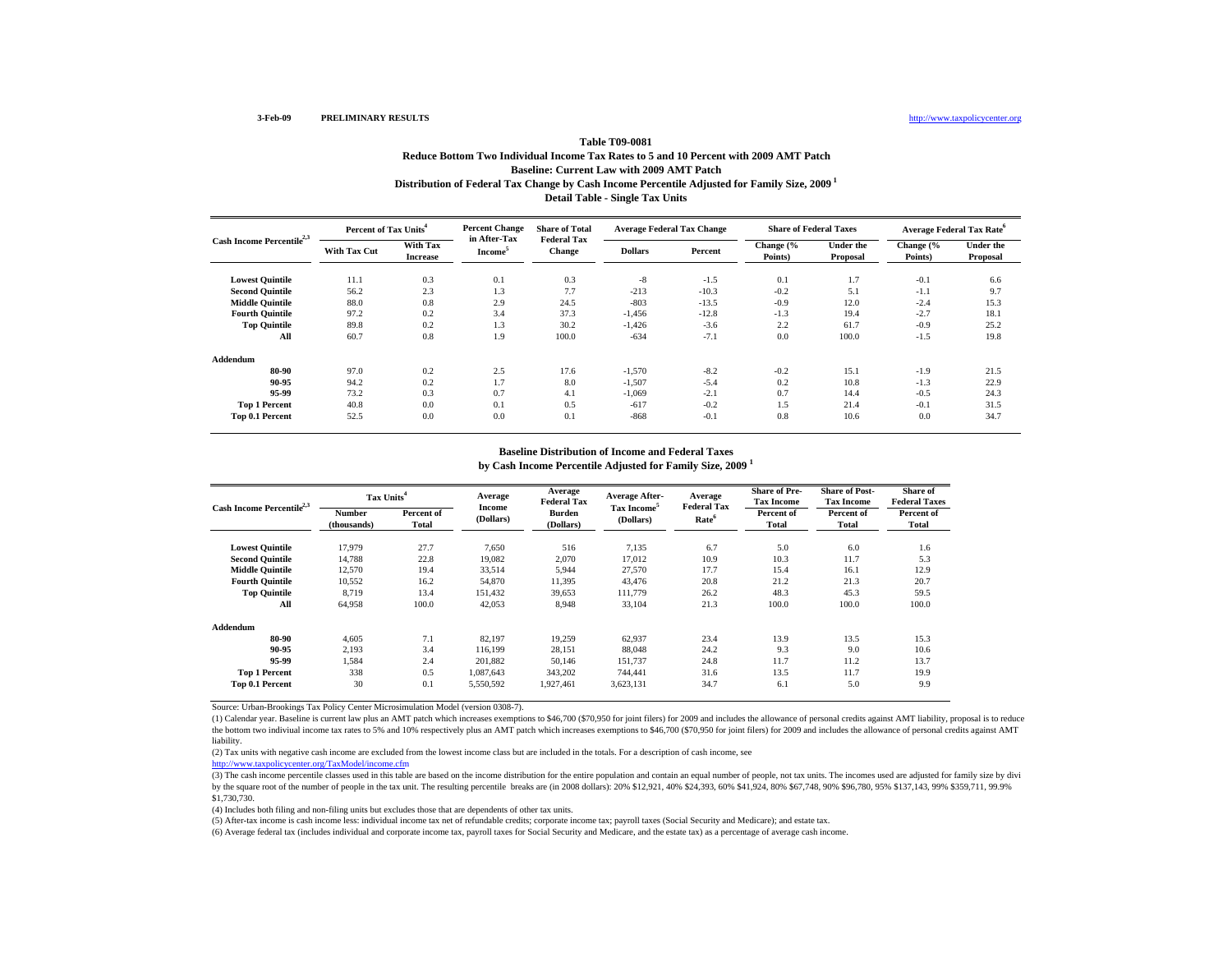# **Distribution of Federal Tax Change by Cash Income Percentile Adjusted for Family Size, 2009 1 Detail Table - Married Tax Units Filing Jointly Table T09-0081Reduce Bottom Two Individual Income Tax Rates to 5 and 10 Percent with 2009 AMT Patch Baseline: Current Law with 2009 AMT Patch**

| Cash Income Percentile <sup>2,3</sup> | Percent of Tax Units <sup>4</sup> |                             | <b>Percent Change</b><br>in After-Tax | <b>Share of Total</b>               | <b>Average Federal Tax Change</b> |         | <b>Share of Federal Taxes</b> |                              | <b>Average Federal Tax Rate</b> <sup>6</sup> |                              |
|---------------------------------------|-----------------------------------|-----------------------------|---------------------------------------|-------------------------------------|-----------------------------------|---------|-------------------------------|------------------------------|----------------------------------------------|------------------------------|
|                                       | <b>With Tax Cut</b>               | With Tax<br><b>Increase</b> | Income <sup>5</sup>                   | <b>Federal Tax</b><br><b>Change</b> | <b>Dollars</b>                    | Percent | Change (%<br>Points)          | <b>Under the</b><br>Proposal | Change (%<br>Points)                         | <b>Under the</b><br>Proposal |
| <b>Lowest Quintile</b>                | 0.5                               | 0.1                         | 0.0                                   | 0.0                                 | $\theta$                          | $-0.2$  | 0.0                           | 0.1                          | 0.0                                          | 0.9                          |
| <b>Second Quintile</b>                | 52.3                              | 4.6                         | 0.6                                   | 1.8                                 | $-183$                            | $-7.1$  | 0.0                           | 1.4                          | $-0.6$                                       | 7.5                          |
| <b>Middle Quintile</b>                | 82.8                              | 2.0                         | 2.0                                   | 12.8                                | $-1,032$                          | $-12.4$ | $-0.4$                        | 5.3                          | $-1.7$                                       | 12.3                         |
| <b>Fourth Quintile</b>                | 97.0                              | 0.5                         | 3.0                                   | 38.6                                | $-2,325$                          | $-14.1$ | $-1.4$                        | 13.7                         | $-2.5$                                       | 15.2                         |
| <b>Top Quintile</b>                   | 80.0                              | 0.3                         | 1.1                                   | 46.9                                | $-2,304$                          | $-3.3$  | 1.8                           | 79.5                         | $-0.8$                                       | 24.1                         |
| All                                   | 71.6                              | 1.3                         | 1.5                                   | 100.0                               | $-1,501$                          | $-5.5$  | 0.0                           | 100.0                        | $-1.2$                                       | 20.6                         |
| Addendum                              |                                   |                             |                                       |                                     |                                   |         |                               |                              |                                              |                              |
| 80-90                                 | 95.7                              | 0.3                         | 2.7                                   | 27.9                                | $-2,859$                          | $-10.2$ | $-0.7$                        | 14.4                         | $-2.1$                                       | 18.8                         |
| 90-95                                 | 84.5                              | 0.5                         | 1.7                                   | 12.7                                | $-2,405$                          | $-5.7$  | 0.0                           | 12.1                         | $-1.3$                                       | 21.2                         |
| 95-99                                 | 46.2                              | 0.3                         | 0.4                                   | 4.7                                 | $-1,101$                          | $-1.3$  | 0.9                           | 20.0                         | $-0.3$                                       | 24.5                         |
| <b>Top 1 Percent</b>                  | 48.3                              | 0.1                         | 0.1                                   | 1.7                                 | $-1,523$                          | $-0.3$  | 1.7                           | 33.0                         | $-0.1$                                       | 28.9                         |
| Top 0.1 Percent                       | 60.3                              | 0.0                         | 0.0                                   | 0.2                                 | $-2,005$                          | $-0.1$  | 0.9                           | 16.4                         | 0.0                                          | 30.6                         |

#### **Baseline Distribution of Income and Federal Taxes**

**by Cash Income Percentile Adjusted for Family Size, 2009 <sup>1</sup>**

| Cash Income Percentile <sup>2,3</sup> |                       | Tax Units <sup>4</sup> |                     | Average<br><b>Federal Tax</b> | <b>Average After-</b>                | Average<br><b>Federal Tax</b> | <b>Share of Pre-</b><br><b>Tax Income</b> | <b>Share of Post-</b><br><b>Tax Income</b> | Share of<br><b>Federal Taxes</b> |
|---------------------------------------|-----------------------|------------------------|---------------------|-------------------------------|--------------------------------------|-------------------------------|-------------------------------------------|--------------------------------------------|----------------------------------|
|                                       | Number<br>(thousands) | Percent of<br>Total    | Income<br>(Dollars) | Burden<br>(Dollars)           | Tax Income <sup>5</sup><br>(Dollars) | Rate <sup>6</sup>             | Percent of<br>Total                       | Percent of<br>Total                        | Percent of<br>Total              |
| <b>Lowest Quintile</b>                | 6,621                 | 11.1                   | 13,343              | 114                           | 13,229                               | 0.9                           | 1.2                                       | 1.5                                        | 0.1                              |
| <b>Second Quintile</b>                | 8,578                 | 14.4                   | 32,397              | 2,598                         | 29,799                               | 8.0                           | 3.7                                       | 4.4                                        | 1.4                              |
| <b>Middle Quintile</b>                | 11.027                | 18.5                   | 59,438              | 8,348                         | 51,090                               | 14.1                          | 8.8                                       | 9.7                                        | 5.7                              |
| <b>Fourth Ouintile</b>                | 14.829                | 24.9                   | 93,284              | 16,517                        | 76.767                               | 17.7                          | 18.6                                      | 19.6                                       | 15.1                             |
| <b>Top Quintile</b>                   | 18.163                | 30.5                   | 278,505             | 69.420                        | 209,085                              | 24.9                          | 68.0                                      | 65.2                                       | 77.7                             |
| All                                   | 59.479                | 100.0                  | 125,155             | 27,286                        | 97,869                               | 21.8                          | 100.0                                     | 100.0                                      | 100.0                            |
| Addendum                              |                       |                        |                     |                               |                                      |                               |                                           |                                            |                                  |
| 80-90                                 | 8.717                 | 14.7                   | 134,567             | 28,171                        | 106.396                              | 20.9                          | 15.8                                      | 15.9                                       | 15.1                             |
| 90-95                                 | 4.700                 | 7.9                    | 186,829             | 41.967                        | 144,862                              | 22.5                          | 11.8                                      | 11.7                                       | 12.2                             |
| 95-99                                 | 3.780                 | 6.4                    | 332,302             | 82,337                        | 249.964                              | 24.8                          | 16.9                                      | 16.2                                       | 19.2                             |
| <b>Top 1 Percent</b>                  | 965                   | 1.6                    | 1,813,978           | 524,980                       | 1,288,999                            | 28.9                          | 23.5                                      | 21.4                                       | 31.2                             |
| Top 0.1 Percent                       | 97                    | 0.2                    | 8,464,842           | 2,593,655                     | 5,871,186                            | 30.6                          | 11.1                                      | 9.8                                        | 15.5                             |

Source: Urban-Brookings Tax Policy Center Microsimulation Model (version 0308-7).

(1) Calendar year. Baseline is current law plus an AMT patch which increases exemptions to \$46,700 (\$70,950 for joint filers) for 2009 and includes the allowance of personal credits against AMT liability, proposal is to re the bottom two indiviual income tax rates to 5% and 10% respectively plus an AMT patch which increases exemptions to \$46,700 (\$70,950 for joint filers) for 2009 and includes the allowance of personal credits against AMT liability.

(2) Tax units with negative cash income are excluded from the lowest income class but are included in the totals. For a description of cash income, see

http://www.taxpolicycenter.org/TaxModel/income.cfm

(3) The cash income percentile classes used in this table are based on the income distribution for the entire population and contain an equal number of people, not tax units. The incomes used are adjusted for family size b by the square root of the number of people in the tax unit. The resulting percentile breaks are (in 2008 dollars): 20% \$12,921, 40% \$24,393, 60% \$41,924, 80% \$67,748, 90% \$96,780, 95% \$137,143, 99% \$359,711, 99.9% \$1,730,730.

(4) Includes both filing and non-filing units but excludes those that are dependents of other tax units.

(5) After-tax income is cash income less: individual income tax net of refundable credits; corporate income tax; payroll taxes (Social Security and Medicare); and estate tax.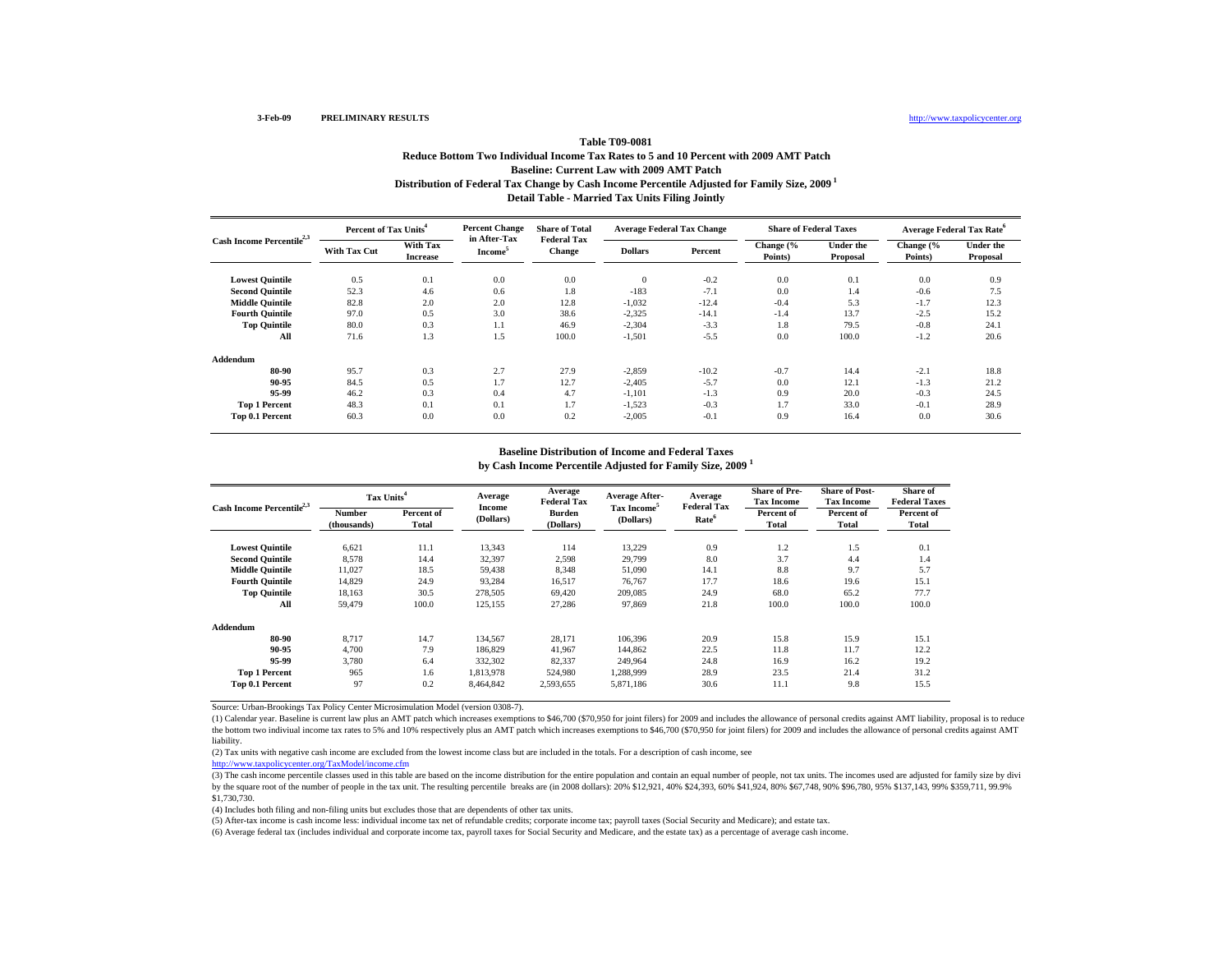# **Distribution of Federal Tax Change by Cash Income Percentile Adjusted for Family Size, 2009 1 Detail Table - Head of Household Tax Units Table T09-0081Reduce Bottom Two Individual Income Tax Rates to 5 and 10 Percent with 2009 AMT Patch Baseline: Current Law with 2009 AMT Patch**

| Cash Income Percentile <sup>2,3</sup> | Percent of Tax Units <sup>4</sup> |                             | <b>Percent Change</b>                      | <b>Share of Total</b>               | <b>Average Federal Tax Change</b> |         | <b>Share of Federal Taxes</b> |                              |                      | <b>Average Federal Tax Rate<sup>6</sup></b> |
|---------------------------------------|-----------------------------------|-----------------------------|--------------------------------------------|-------------------------------------|-----------------------------------|---------|-------------------------------|------------------------------|----------------------|---------------------------------------------|
|                                       | With Tax Cut                      | With Tax<br><b>Increase</b> | in After-Tax<br><b>Income</b> <sup>5</sup> | <b>Federal Tax</b><br><b>Change</b> | <b>Dollars</b>                    | Percent | Change (%<br>Points)          | <b>Under the</b><br>Proposal | Change (%<br>Points) | <b>Under the</b><br>Proposal                |
| <b>Lowest Quintile</b>                | 2.0                               | 0.1                         | 0.0                                        | 0.1                                 | $-1$                              | 0.1     | $-0.6$                        | $-5.8$                       | 0.0                  | $-6.8$                                      |
| <b>Second Quintile</b>                | 65.8                              | 5.3                         | 1.0                                        | 15.6                                | $-273$                            | $-15.7$ | $-0.6$                        | 9.1                          | $-0.9$               | 4.9                                         |
| <b>Middle Ouintile</b>                | 92.2                              | 0.9                         | 2.4                                        | 39.2                                | $-1,012$                          | $-13.5$ | $-1.2$                        | 27.2                         | $-2.1$               | 13.1                                        |
| <b>Fourth Quintile</b>                | 95.4                              | 0.1                         | 2.8                                        | 33.2                                | $-1,687$                          | $-11.5$ | $-0.5$                        | 27.8                         | $-2.2$               | 17.2                                        |
| <b>Top Quintile</b>                   | 72.2                              | 0.8                         | 1.0                                        | 12.0                                | $-1,343$                          | $-3.1$  | 2.9                           | 41.5                         | $-0.8$               | 23.8                                        |
| All                                   | 54.0                              | 1.9                         | 1.6                                        | 100.0                               | $-541$                            | $-9.8$  | 0.0                           | 100.0                        | $-1.3$               | 12.3                                        |
| Addendum                              |                                   |                             |                                            |                                     |                                   |         |                               |                              |                      |                                             |
| 80-90                                 | 84.2                              | 1.0                         | 1.9                                        | 9.3                                 | $-1,604$                          | $-6.5$  | 0.5                           | 14.5                         | $-1.5$               | 21.0                                        |
| 90-95                                 | 67.7                              | 0.1                         | 1.0                                        | 1.9                                 | $-1,138$                          | $-3.3$  | 0.4                           | 6.1                          | $-0.8$               | 22.6                                        |
| 95-99                                 | 28.9                              | 0.6                         | 0.2                                        | 0.6                                 | $-493$                            | $-0.7$  | 0.8                           | 9.1                          | $-0.2$               | 24.0                                        |
| <b>Top 1 Percent</b>                  | 41.2                              | 0.0                         | 0.1                                        | 0.2                                 | $-910$                            | $-0.2$  | 1.1                           | 11.9                         | $-0.1$               | 29.1                                        |
| Top 0.1 Percent                       | 56.2                              | 0.0                         | 0.0                                        | 0.0                                 | $-1,260$                          | $-0.1$  | 0.6                           | 5.7                          | 0.0                  | 31.0                                        |

#### **Baseline Distribution of Income and Federal Taxes**

**by Cash Income Percentile Adjusted for Family Size, 2009 <sup>1</sup>**

| Cash Income Percentile <sup>2,3</sup> |                       | Tax Units <sup>4</sup> |                     | Average<br><b>Federal Tax</b> | <b>Average After-</b>                | Average                                 | <b>Share of Pre-</b><br><b>Tax Income</b> | <b>Share of Post-</b><br><b>Tax Income</b> | Share of<br><b>Federal Taxes</b> |
|---------------------------------------|-----------------------|------------------------|---------------------|-------------------------------|--------------------------------------|-----------------------------------------|-------------------------------------------|--------------------------------------------|----------------------------------|
|                                       | Number<br>(thousands) | Percent of<br>Total    | Income<br>(Dollars) | <b>Burden</b><br>(Dollars)    | Tax Income <sup>5</sup><br>(Dollars) | <b>Federal Tax</b><br>Rate <sup>6</sup> | Percent of<br>Total                       | Percent of<br>Total                        | Percent of<br>Total              |
| <b>Lowest Quintile</b>                | 7,558                 | 32.5                   | 12,952              | $-882$                        | 13,834                               | $-6.8$                                  | 10.4                                      | 12.9                                       | $-5.2$                           |
| <b>Second Quintile</b>                | 7,198                 | 30.9                   | 29,592              | 1,733                         | 27,859                               | 5.9                                     | 22.7                                      | 24.7                                       | 9.7                              |
| <b>Middle Quintile</b>                | 4.877                 | 20.9                   | 49,284              | 7.490                         | 41,793                               | 15.2                                    | 25.6                                      | 25.1                                       | 28.4                             |
| <b>Fourth Ouintile</b>                | 2.482                 | 10.7                   | 75,584              | 14.696                        | 60,888                               | 19.4                                    | 20.0                                      | 18.6                                       | 28.4                             |
| <b>Top Quintile</b>                   | 1,128                 | 4.8                    | 179.427             | 44,027                        | 135.400                              | 24.5                                    | 21.5                                      | 18.8                                       | 38.6                             |
| All                                   | 23,292                | 100.0                  | 40,351              | 5,521                         | 34,830                               | 13.7                                    | 100.0                                     | 100.0                                      | 100.0                            |
| Addendum                              |                       |                        |                     |                               |                                      |                                         |                                           |                                            |                                  |
| 80-90                                 | 730                   | 3.1                    | 109.967             | 24.693                        | 85,274                               | 22.5                                    | 8.6                                       | 7.7                                        | 14.0                             |
| 90-95                                 | 209                   | 0.9                    | 149.881             | 34,967                        | 114.914                              | 23.3                                    | 3.3                                       | 3.0                                        | 5.7                              |
| 95-99                                 | 158                   | 0.7                    | 276,495             | 66.933                        | 209.562                              | 24.2                                    | 4.7                                       | 4.1                                        | 8.2                              |
| <b>Top 1 Percent</b>                  | 31                    | 0.1                    | 1,510,258           | 440,867                       | 1,069,392                            | 29.2                                    | 5.0                                       | 4.1                                        | 10.7                             |
| Top 0.1 Percent                       | 3                     | 0.0                    | 7,770,538           | 2,410,860                     | 5,359,677                            | 31.0                                    | 2.3                                       | 1.8                                        | 5.2                              |

Source: Urban-Brookings Tax Policy Center Microsimulation Model (version 0308-7).

(1) Calendar year. Baseline is current law plus an AMT patch which increases exemptions to \$46,700 (\$70,950 for joint filers) for 2009 and includes the allowance of personal credits against AMT liability, proposal is to re the bottom two indiviual income tax rates to 5% and 10% respectively plus an AMT patch which increases exemptions to \$46,700 (\$70,950 for joint filers) for 2009 and includes the allowance of personal credits against AMT liability.

(2) Tax units with negative cash income are excluded from the lowest income class but are included in the totals. For a description of cash income, see

http://www.taxpolicycenter.org/TaxModel/income.cfm

(3) The cash income percentile classes used in this table are based on the income distribution for the entire population and contain an equal number of people, not tax units. The incomes used are adjusted for family size b by the square root of the number of people in the tax unit. The resulting percentile breaks are (in 2008 dollars): 20% \$12,921, 40% \$24,393, 60% \$41,924, 80% \$67,748, 90% \$96,780, 95% \$137,143, 99% \$359,711, 99.9% \$1,730,730.

(4) Includes both filing and non-filing units but excludes those that are dependents of other tax units.

(5) After-tax income is cash income less: individual income tax net of refundable credits; corporate income tax; payroll taxes (Social Security and Medicare); and estate tax.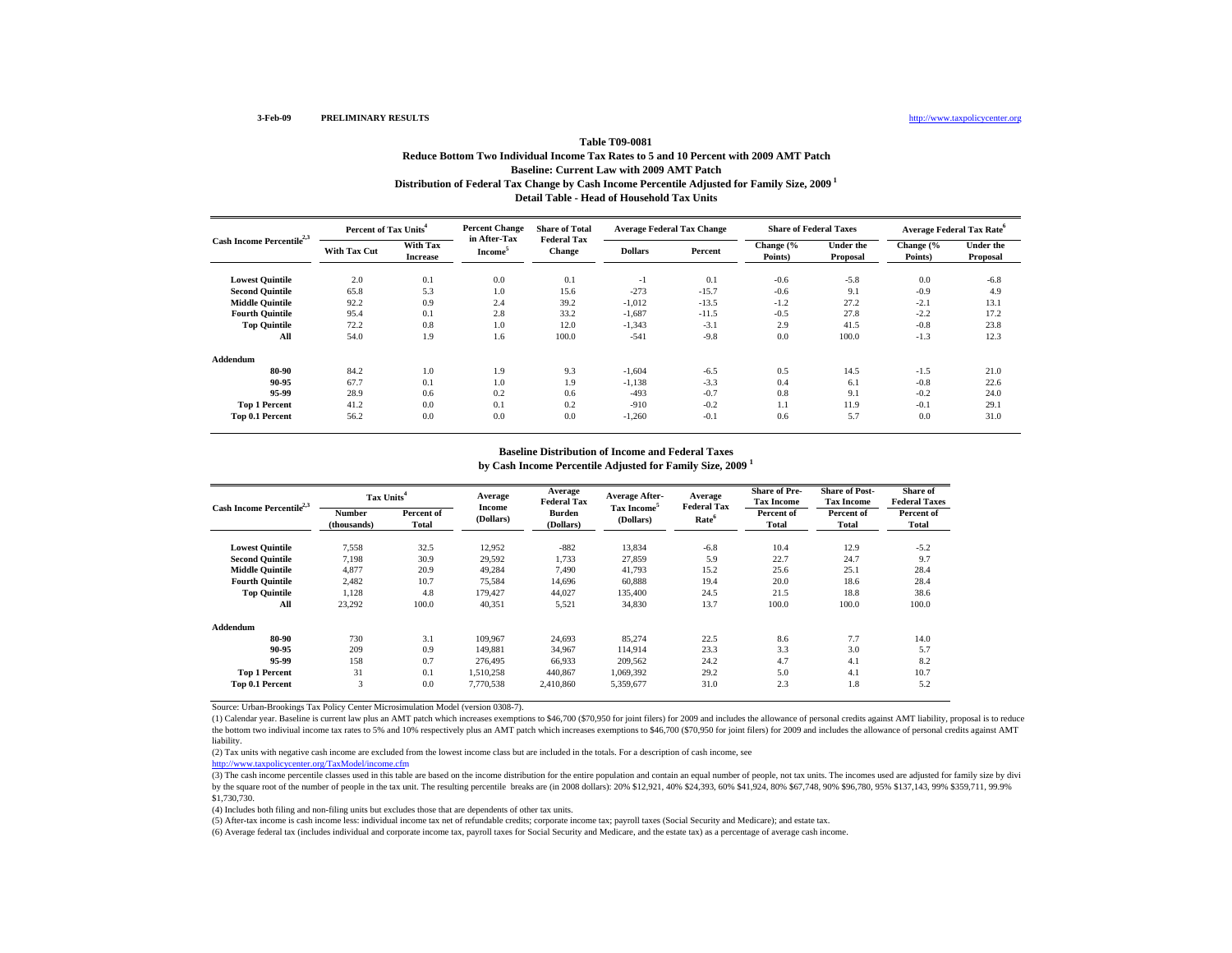### http://www.taxpolicycenter.org

### **Distribution of Federal Tax Change by Cash Income Percentile Adjusted for Family Size, 2009 <sup>1</sup> Detail Table - Tax Units with Children Table T09-0081Reduce Bottom Two Individual Income Tax Rates to 5 and 10 Percent with 2009 AMT Patch Baseline: Current Law with 2009 AMT Patch**

| Cash Income Percentile <sup>2,3</sup> | Percent of Tax Units <sup>4</sup> |                             | <b>Percent Change</b>               | <b>Share of Total</b>               | <b>Average Federal Tax Change</b> |         | <b>Share of Federal Taxes</b> |                              | Average Federal Tax Rate <sup>6</sup> |                              |
|---------------------------------------|-----------------------------------|-----------------------------|-------------------------------------|-------------------------------------|-----------------------------------|---------|-------------------------------|------------------------------|---------------------------------------|------------------------------|
|                                       | <b>With Tax Cut</b>               | With Tax<br><b>Increase</b> | in After-Tax<br>Income <sup>3</sup> | <b>Federal Tax</b><br><b>Change</b> | <b>Dollars</b>                    | Percent | Change (%<br>Points)          | <b>Under the</b><br>Proposal | Change (%<br>Points)                  | <b>Under the</b><br>Proposal |
| <b>Lowest Quintile</b>                | 1.0                               | 0.1                         | 0.0                                 | 0.0                                 | $\mathbf{0}$                      | 0.0     | $-0.1$                        | $-1.3$                       | 0.0                                   | $-8.6$                       |
| <b>Second Quintile</b>                | 66.5                              | 5.6                         | 0.9                                 | 5.4                                 | $-284$                            | $-14.1$ | $-0.2$                        | 2.0                          | $-0.9$                                | 5.2                          |
| <b>Middle Quintile</b>                | 92.8                              | 1.4                         | 2.3                                 | 23.8                                | $-1,208$                          | $-13.0$ | $-0.8$                        | 9.5                          | $-2.0$                                | 13.2                         |
| <b>Fourth Quintile</b>                | 96.9                              | 0.5                         | 2.9                                 | 42.9                                | $-2,381$                          | $-12.5$ | $-1.4$                        | 18.1                         | $-2.4$                                | 16.6                         |
| <b>Top Quintile</b>                   | 69.7                              | 0.5                         | 0.8                                 | 27.9                                | $-1,803$                          | $-2.3$  | 2.5                           | 71.6                         | $-0.6$                                | 25.2                         |
| All                                   | 65.5                              | 1.7                         | 1.5                                 | 100.0                               | $-1,102$                          | $-5.7$  | 0.0                           | 100.0                        | $-1.2$                                | 19.3                         |
| Addendum                              |                                   |                             |                                     |                                     |                                   |         |                               |                              |                                       |                              |
| 80-90                                 | 91.4                              | 0.5                         | 2.1                                 | 20.1                                | $-2,482$                          | $-7.4$  | $-0.3$                        | 15.1                         | $-1.6$                                | 20.3                         |
| 90-95                                 | 64.2                              | 0.8                         | 0.9                                 | 5.3                                 | $-1,436$                          | $-2.8$  | 0.3                           | 10.9                         | $-0.7$                                | 22.6                         |
| 95-99                                 | 19.8                              | 0.3                         | 0.1                                 | 1.2                                 | $-391$                            | $-0.4$  | 1.0                           | 18.1                         | $-0.1$                                | 25.9                         |
| <b>Top 1 Percent</b>                  | 58.2                              | 0.1                         | 0.1                                 | 1.3                                 | $-1,851$                          | $-0.3$  | 1.5                           | 27.5                         | $-0.1$                                | 29.9                         |
| Top 0.1 Percent                       | 66.9                              | 0.0                         | 0.0                                 | 0.2                                 | $-2,177$                          | $-0.1$  | 0.8                           | 13.4                         | 0.0                                   | 31.1                         |

#### **Baseline Distribution of Income and Federal Taxes**

**by Cash Income Percentile Adjusted for Family Size, 2009 <sup>1</sup>**

| Cash Income Percentile <sup>2,3</sup> | Tax Units <sup>4</sup> |                     | Average             | Average<br><b>Federal Tax</b> | <b>Average After-</b>                | Average                                 | <b>Share of Pre-</b><br><b>Tax Income</b> | <b>Share of Post-</b><br><b>Tax Income</b> | Share of<br><b>Federal Taxes</b> |
|---------------------------------------|------------------------|---------------------|---------------------|-------------------------------|--------------------------------------|-----------------------------------------|-------------------------------------------|--------------------------------------------|----------------------------------|
|                                       | Number<br>(thousands)  | Percent of<br>Total | Income<br>(Dollars) | <b>Burden</b><br>(Dollars)    | Tax Income <sup>5</sup><br>(Dollars) | <b>Federal Tax</b><br>Rate <sup>6</sup> | Percent of<br>Total                       | Percent of<br><b>Total</b>                 | Percent of<br>Total              |
| <b>Lowest Ouintile</b>                | 9.648                  | 20.1                | 14.150              | $-1,220$                      | 15,370                               | $-8.6$                                  | 3.0                                       | 4.1                                        | $-1.3$                           |
| <b>Second Ouintile</b>                | 10,138                 | 21.1                | 33,628              | 2,021                         | 31,607                               | 6.0                                     | 7.4                                       | 8.8                                        | 2.2                              |
| <b>Middle Quintile</b>                | 10.440                 | 21.7                | 61,157              | 9,280                         | 51,877                               | 15.2                                    | 13.9                                      | 14.9                                       | 10.4                             |
| <b>Fourth Ouintile</b>                | 9,539                  | 19.8                | 101,199             | 19,127                        | 82,072                               | 18.9                                    | 21.1                                      | 21.5                                       | 19.5                             |
| <b>Top Quintile</b>                   | 8,194                  | 17.0                | 306,666             | 78,984                        | 227,682                              | 25.8                                    | 54.8                                      | 51.2                                       | 69.1                             |
| All                                   | 48.094                 | 100.0               | 95,281              | 19,468                        | 75,813                               | 20.4                                    | 100.0                                     | 100.0                                      | 100.0                            |
| Addendum                              |                        |                     |                     |                               |                                      |                                         |                                           |                                            |                                  |
| 80-90                                 | 4,292                  | 8.9                 | 153,064             | 33,523                        | 119,541                              | 21.9                                    | 14.3                                      | 14.1                                       | 15.4                             |
| 90-95                                 | 1,951                  | 4.1                 | 218.471             | 50,777                        | 167,695                              | 23.2                                    | 9.3                                       | 9.0                                        | 10.6                             |
| 95-99                                 | 1,572                  | 3.3                 | 392,713             | 102,019                       | 290,695                              | 26.0                                    | 13.5                                      | 12.5                                       | 17.1                             |
| <b>Top 1 Percent</b>                  | 379                    | 0.8                 | 2.144.629           | 643,895                       | 1,500,735                            | 30.0                                    | 17.7                                      | 15.6                                       | 26.1                             |
| Top 0.1 Percent                       | 37                     | 0.1                 | 10,295,847          | 3,201,837                     | 7.094.010                            | 31.1                                    | 8.3                                       | 7.2                                        | 12.6                             |

Source: Urban-Brookings Tax Policy Center Microsimulation Model (version 0308-7).

Note: Tax units with children are those claiming an exemption for children at home or away from home.

(2) Tax units with negative cash income are excluded from the lowest income class but are included in the totals. For a description of cash income, see (1) Calendar year. Baseline is current law plus an AMT patch which increases exemptions to \$46,700 (\$70,950 for joint filers) for 2009 and includes the allowance of personal credits against AMT liability, proposal is to re bottom two indiviual income tax rates to 5% and 10% respectively plus an AMT patch which increases exemptions to \$46,700 (\$70,950 for joint filers) for 2009 and includes the allowance of personal credits against AMT liabil

#### http://www.taxpolicycenter.org/TaxModel/income.cfm

(3) The cash income percentile classes used in this table are based on the income distribution for the entire population and contain an equal number of people, not tax units. The incomes used are adjusted for family size b by the square root of the number of people in the tax unit. The resulting percentile breaks are (in 2008 dollars): 20% \$12,921, 40% \$24,393, 60% \$41,924, 80% \$67,748, 90% \$96,780, 95% \$137,143, 99% \$359,711, 99.9% \$1,730,730.

(4) Includes both filing and non-filing units but excludes those that are dependents of other tax units.

(5) After-tax income is cash income less: individual income tax net of refundable credits; corporate income tax; payroll taxes (Social Security and Medicare); and estate tax.